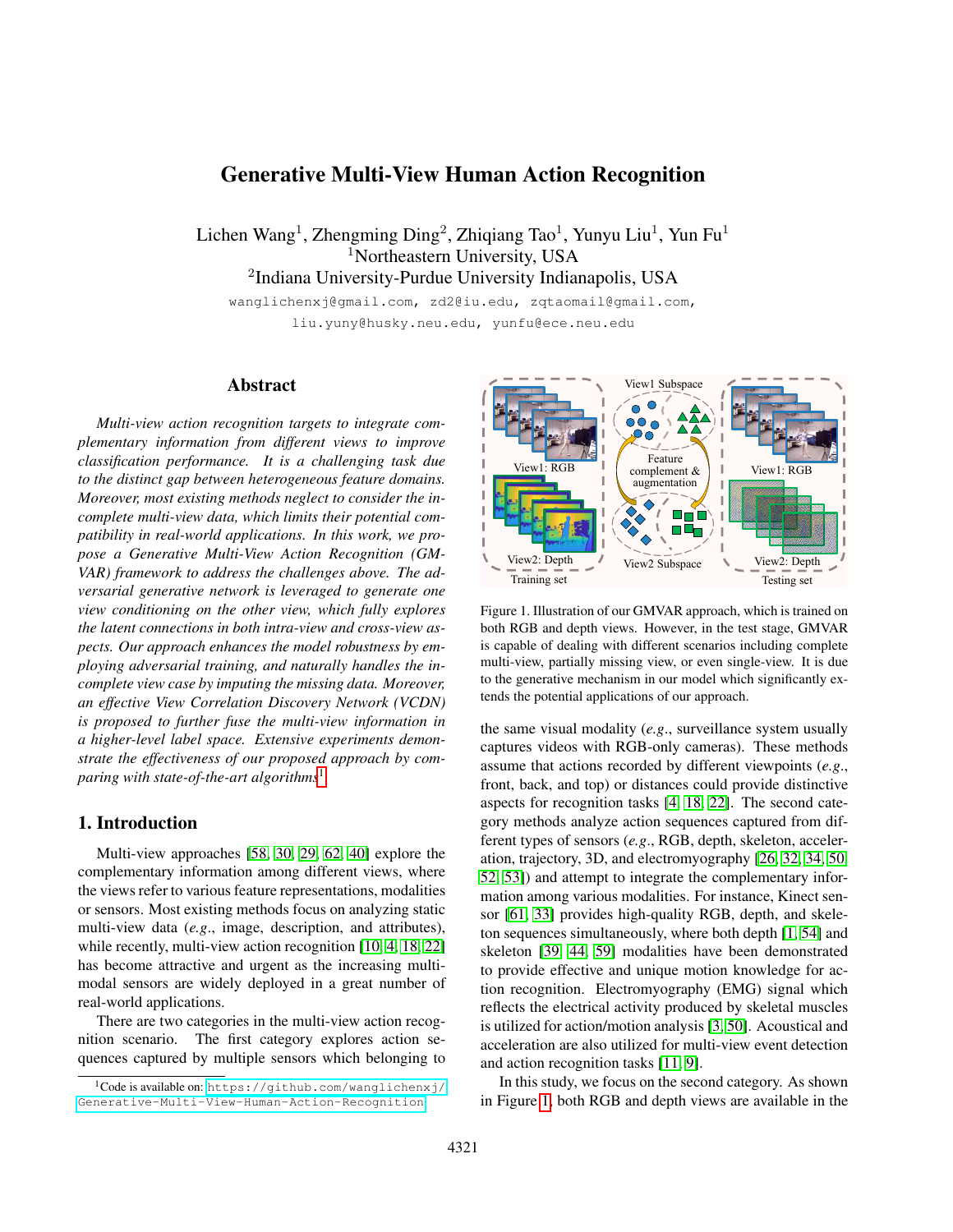

<span id="page-1-0"></span>Figure 2. Framework of our proposed model. The RGB and depth views first go through the feature encoders  $E_1(\cdot)$  and  $E_2(\cdot)$  respectively to obtain more distinctive representations in the latent subspaces  $Z_1$  and  $Z_2$ . Two generators  $G_1(\cdot)$  and  $G_2(\cdot)$  generate representations conditionally based on the other subspace. This generative mechanism fully explores the feature distribution across  $Z_1$  and  $Z_2$ . Two viewspecific classifiers  $C_1(\cdot)$  and  $C_2(\cdot)$  are trained to obtain initial recognition prediction from each view, then the proposed View Correlation Discovery Network (VCDN),  $C_{VCDN}(\cdot)$ , is utilized to further enhance the multi-view final prediction. Our model fully reveals the latent cross-view connection by the generative model in latent subspaces, and further explores the high-level view-correlation knowledge in label space. Due to the generative model, our model is compatible for both multi-view and single-view scenarios.

training stage while either complete or incomplete views is available in the test stage. RGB-D action recognition is one of the most important research directions due to the popularity of depth/3D sensors and the corresponding applications [\[61,](#page-9-7) [23,](#page-8-12) [19\]](#page-8-13). It is a challenging task due to the distinct properties among heterogeneous modalities. Naively fusing multi-view features (*e.g*., concatenation or summation) could induce a negative effect and hurt the performance. Previous research efforts [\[6,](#page-8-14) [60,](#page-9-13) [25,](#page-8-15) [20,](#page-8-16) [5\]](#page-8-17) mainly utilize effective feature extraction approaches to obtain view-specific representation first, then deploy fusion mechanism to integrate these representations together. However, these methods assume data are accessible for all the views, yet without considering the practical and common incomplete view scenarios (*e.g*., sensor malfunction, equipment deficiency, and signal loss in data transformation). Hence, their performances inevitably degrade when dealing with partial multiview data. Moreover, different views could provide classlevel unique distinctiveness, and it is crucial to explore the correlation across action classes and views to further improve the learning performance.

In this work, we propose a Generative Multi-view Action Recognition (GMVAR) framework, which adopts generative adversarial training as well as a simple yet effective View Correlation Discovery Network (VCDN) to address the above challenges. Particularly, two generative networks are developed to learn the instance-level pairwise crossview connection knowledge, which could fully leverage the complementary information among views. More specifically, each view's generator is trained to reproduce its own latent representation, conditioning on the other view's information. By this way, our approach is able to effectively enrich the multi-view representations, and handle the missing modality case. Moreover, a View Correlation Discovery Network (VCDN) is designed to learn the higher-level cross-view correlation in the label space, which further explores the class-level distinctiveness of the views. Experimental results on three RGB-D video datasets demonstrate the superiority of our model. The main contributions of our approach are listed below:

- We proposed a generative multi-view action recognition framework, which can simultaneously handle complete-view, partial-view, and missing-view scenarios using a unified strategy.
- The adversarial training is encapsulated into our model to explore the complementary information shared by different modalities, which works as a regularizer to enhance the accuracy and robustness of our model.
- A simple yet effective View Correlation Discovery Network (VCDN) is proposed to learn the intra-view and cross-view label correlations in the higher-level label space. It further explores the label information and significantly improves model performance.

# 2. Related work

# 2.1. Multi-view Action Recognition

Multi-view action recognition uses data taken from multiple views/resources to achieve higher performance. It assumes different views are complementary which provide extra information and help to distinguish actions. DA-Net [\[42\]](#page-9-14) obtains both view-independent and view-specific representations and utilizes a view classifier to combine the classification score from each view. PM-GANs [\[49\]](#page-9-15) deploys generative and feature fusion strategies for inferred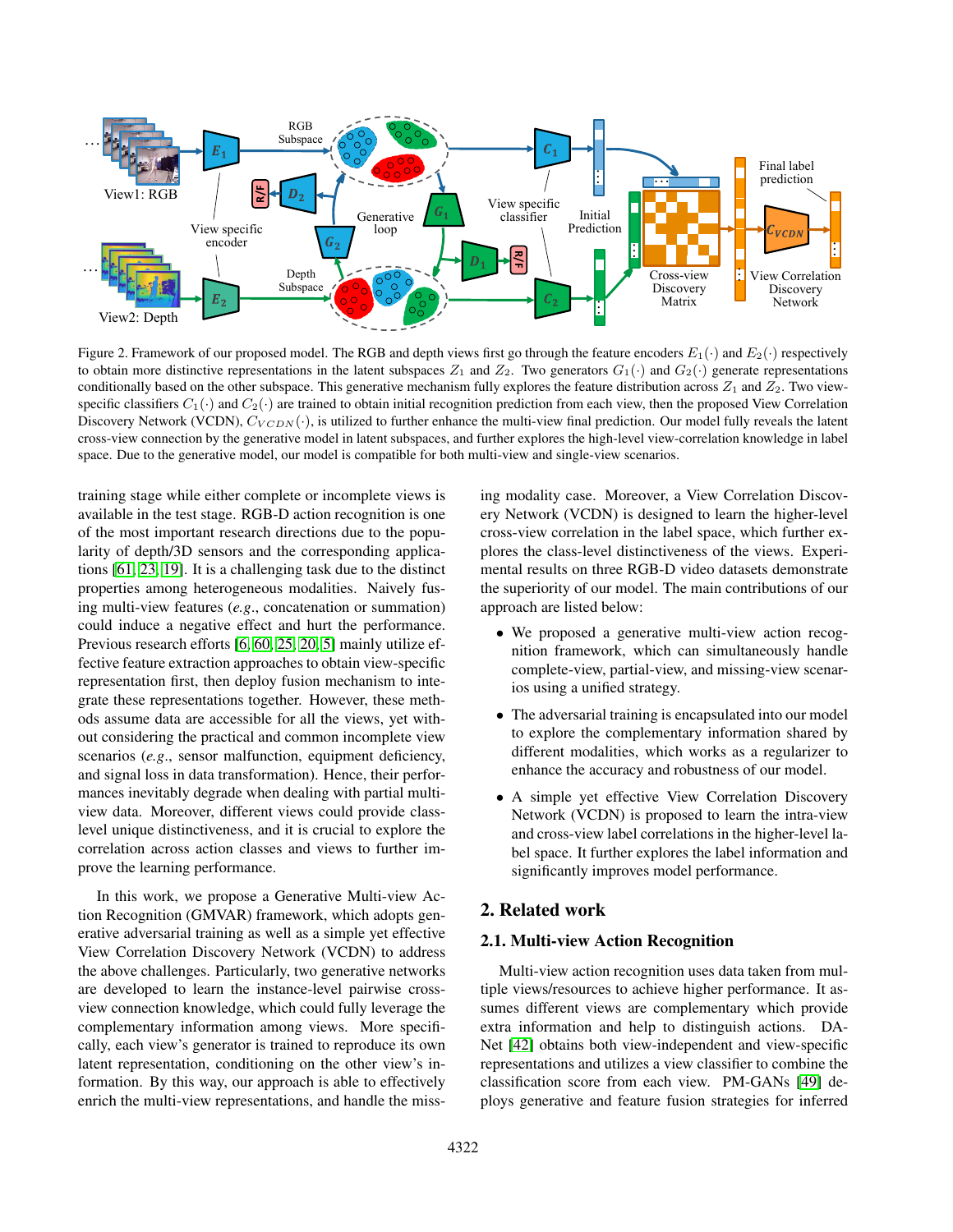action recognition. [\[38\]](#page-9-16) proposed a shared-specific feature factorization network which effectively fuses RGB and depth information. [\[20\]](#page-8-16) presents a joint learning model to simultaneously explore the shared and feature-specific components to improve learning performance. [\[17\]](#page-8-18) achieves modality hallucination through shared weights neural network for image classification. [\[41\]](#page-9-17) proposed a cascaded residual autoencoder to handle missing view scenario. [\[4\]](#page-8-3) fuses the action descriptors by utilizing a Multi-view Super Vector. [\[18\]](#page-8-4) designs a novel approach for combining optical flow into enhanced 3D motion vector fields to achieve feature fusion. [\[13\]](#page-8-19) proposes a first-person hand action recognition baseline based on 3D hand pose and RGB view. [\[63,](#page-9-18) [43\]](#page-9-19) explores a view-invariant feature extraction approach which is robust for actions captured from different views. Depth view is considered in [\[1,](#page-8-8) [54\]](#page-9-9) and there are skeleton based recognition approaches [\[39,](#page-9-10) [44,](#page-9-11) [59\]](#page-9-12) for action recognition.

Compared with existing methods, our approach is different in the following two aspects. First, it is a general multi-view action recognition approach which could handle complete-view, partial-view, and missing-view scenarios in a unified framework; second, instead of fusing views in feature space, our approach explores the correlations residing in the high-level label space which could deliver more accurate recognition results.

### 2.2. Generative Adversarial Network (GAN)

GAN [\[15\]](#page-8-20) consists of two networks: the generator and the discriminator. The generator is trained to make generated samples while the discriminator tries to differentiate the samples. Competition strategy drives both networks to enhance their abilities. Many GAN variants are recently proposed. Mode-Regularized GAN [\[8\]](#page-8-21) introduces ways to dramatically stabilize the training process. Conditional GAN (CGAN) [\[28\]](#page-8-22) extends GAN model by adding extra conditional information (*e.g*., label knowledge) to regularize generation process. Auxiliary Classifier GAN (AC-GAN) [\[31\]](#page-8-23) combines an auxiliary classifier with CGAN for image synthesis applications. Ding et al. explore two-stage conditional generative model for zero-shot learning [\[12\]](#page-8-24). Small Object Detection GAN (SOD-MTGAN) [\[2\]](#page-8-25) generates high resolution small objects to improve multi-class detection performance. [\[55\]](#page-9-20) deploys generative strategy to handle missing view clustering task, and [\[40\]](#page-9-2) uses ensemble strategy to achieve final clustering result. Cycle GAN [\[64\]](#page-9-21) utilizes the generative approach and its inverse direction to achieve unpaired image style translation. However, current models are mainly (*e.g*., GAN, CGAN) designed to subjectively diversify images and utilize the human perceptual aspect (*e.g*., MS-SSIM [\[56\]](#page-9-22)) to evaluate the diversity; while we want to generate representations from one view to another view to solve the multi-view, partial-view, and missing view problems.

Compared with other generative models, our model builds connections across views and is designed to complement/boost the feature diversity for classification goal. Specifically, there are two major differences compared with other generative models: first, our approach is proposed to explore the generative strategy in the multi-view scenario. In addition, we deploy the generative strategy in latent subspace instead of raw feature space which hopefully explores the data structure and obtains more distinctive feature representations; second, a triplet loss is deployed to an autoencoder which fully utilizes the available supervision information to obtain high quality subspace.

# 3. Our approach

# 3.1. Preliminaries & Motivation

Given the multi-view training data  $X_{tr}^1$  and  $X_{tr}^2$ , where  $X_{tr}^1 \in \mathbb{R}^{d_1 \times n_{tr}}$  and  $X_{tr}^2 \in \mathbb{R}^{d_2 \times n_{tr}}$  are the feature matrices of two views, where each column represents one instance,  $n_{tr}$  is the training instance number, and  $d_1$ ,  $d_2$  are the feature dimensions of view1 and view2.  $Y_{tr} \in \mathbb{R}^{d_l \times n_{tr}}$  is the one-hot label matrix, where  $d_l$  is the dimension of the label space. Correspondingly,  $X_{te}^1 \in \mathbb{R}^{d_1 \times n_{te}}, X_{te}^2 \in \mathbb{R}^{d_2 \times n_{te}},$ and  $Y_{te} \in \mathbb{R}^{d_l \times n_{te}}$  are the test features and the label matrices. Considering some of the test samples only containing single-view data, thus, the goal of our approach is to predict the label matrix  $Y_{te}$ , when either only single-view  $(X_{te}^1)$ or  $X_{te}^2$ ) or both views  $(X_{te}^1$  and  $X_{te}^2)$  are available. Generally, the feature space is much more diverse than the label space especially in multi-view action recognition scenario. To this end, we aim to compensate the visual feature and mitigate the gap between the training and test samples especially when the other view is not available.

#### 3.2. Subspace Conditional Feature Generation

Inspired by the idea of generative models [\[15,](#page-8-20) [28,](#page-8-22) [31\]](#page-8-23), we propose the generative networks to synthesize one view conditioned on the other view. By this way, the generators learn the cross-view connections and also borrow shared motion components from other actions which effectively diversifies the generated representations. Moreover, considering the original visual feature contains high-level noise, and directly generating features conditioned on visual space could bring in negative influence to the label prediction [\[46,](#page-9-23) [47\]](#page-9-24). To this end, we further propose a subspace conditional generative mechanism to utilize the samples projected into the corresponding subspace for view complementing/augmentation. The framework of our proposed model is shown in Figure [2.](#page-1-0) Our approach contains two generators,  $G_1(\cdot)$  and  $G_2(\cdot)$ , and their corresponding discriminators,  $D_1(\cdot)$  and  $D_2(\cdot)$ , which are trained in inverse direction; meanwhile, two view-specific encoders  $E_1(\cdot)$  and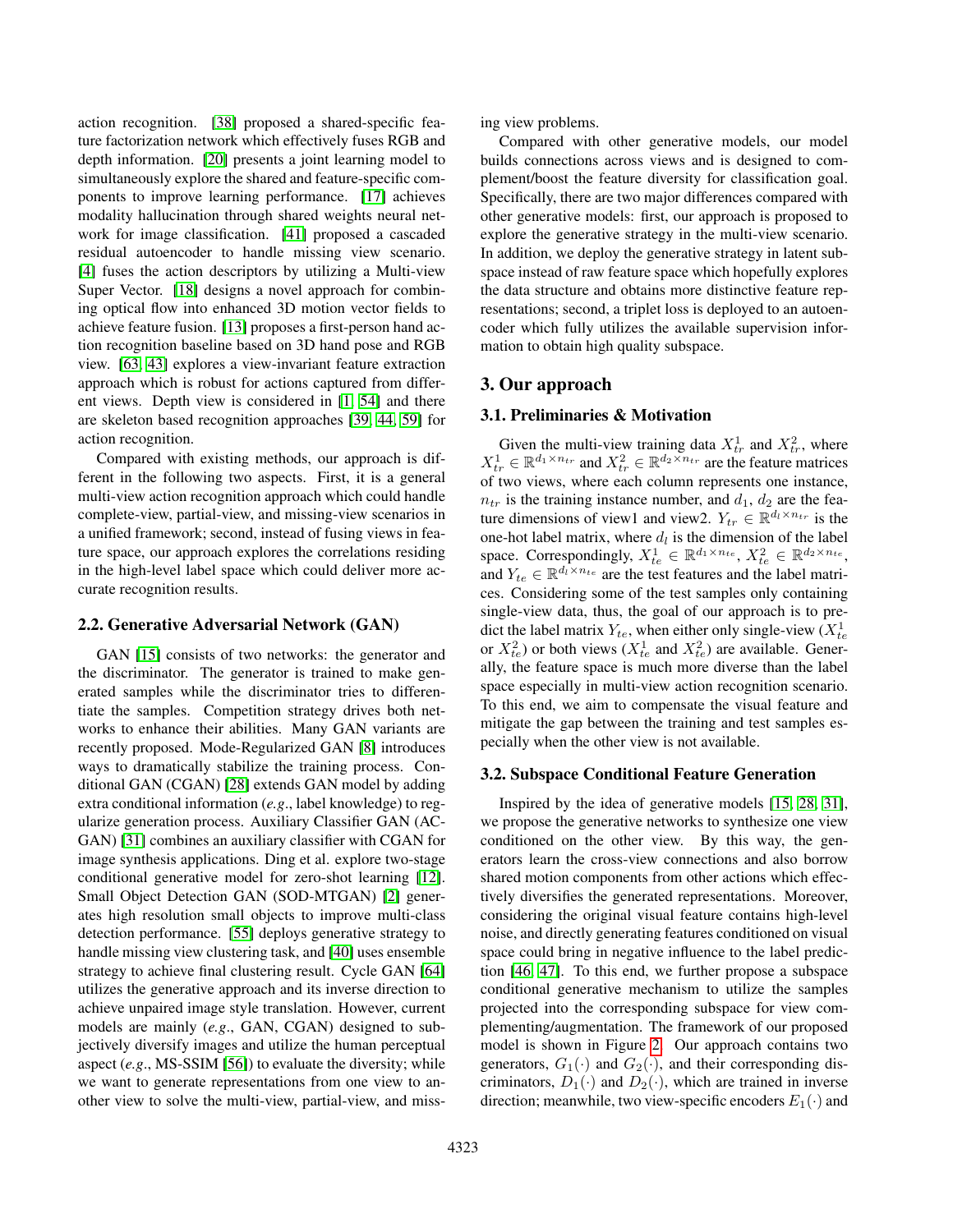$E_2(\cdot)$  are introduced to encode both views from original feature spaces to the latent subspaces  $Z_1$  and  $Z_2$ , respectively. Moreover, in order to make the projected samples more distinctive across views, thus, the available label information associated with the triplet loss function [\[37\]](#page-9-25) is utilized, where the goal of triplet loss is to make the projected representations closer to the samples of the same action than it is to any other actions. To this end, the objectives of  $E_1(\cdot)$  and  $E_2(\cdot)$  are introduced below:

$$
L_{E_m} = \sum_{i=1}^{M} \max \left( \left[ \left\| E_m(X_{tr_i}^a) - E_m(X_{tr_i}^p) \right\|_2^2 - \left\| E_m(X_{tr_i}^a) - E_m(X_{tr_i}^n) \right\|_2^2 + \alpha \right], 0 \right), \tag{1}
$$

where  $M$  means there are  $M$  semi-hard triplets in the given embeddings and labels,  $m = \{1, 2\}$  indicates  $E_1(\cdot)$  and  $E_2(\cdot)$ .  $\bar{X}_{tr_i}^a$ ,  $X_{tr_i}^p$ , and  $X_{tr_i}^n$  represent the *i*-th training sample as *anchor*, *positive*, and *negative* respectively. α is a margin that is enforced between positive and negative pairs. By this way, the learned subspace could obtain more distinctive and robust feature representations in the corresponding subspace compared with the original feature space. Both  $E_1(\cdot)$  and  $E_2(\cdot)$  are implemented by a twolayer fully-connected network with the LeakyReLU activation [\[57\]](#page-9-26) deployed in the first layer.

Then, two generative structures including  $G_1(\cdot)$ ,  $D_1(\cdot)$ ,  $G_2(\cdot)$ , and  $D_2(\cdot)$ , are designed for cross-view representation generation goal. Since the two networks are in symmetrical positions and have the same objective equations, thus, we only discuss  $G_1(\cdot)$  and  $D_1(\cdot)$  in this section. In our model, the first term is the competing approach with  $D_1(\cdot)$  and makes the generated samples as real as possible:

$$
L_{G_1d} = -E_{z \sim p_z(z)} \log \left( 1 - D_1(G_1(z|E_1(X_{tr}^1))) \right),\tag{2}
$$

where z is the noise matrix and  $E_1(X_{tr}^1)$  is the learned representation as the generation condition of  $G_1(\cdot)$ . Since the subspaces  $Z_1$  and  $Z_2$  are changed when encoders  $E_1(\cdot)$  and  $E_2(\cdot)$  are optimized, it is difficult to directly obtain stable generative results. Thus, we include similarity constraint which pulls the generated samples and real samples to be similar in subspace. The objective term is shown as follows:

$$
L_{G_1s} = E_{z \sim p_z(z)} \Big( \| G_1(z) E_1(X_{tr}^1) - E_2(X_{tr}^2) \|_{\text{F}}^2 \Big).
$$
\n(3)

To this end, the overall objective of  $G_1(\cdot)$  is represented as  $L_{G_1} = L_{G_1d} + \lambda L_{G_1s}$ , where  $\lambda$  is the trade-off parameter to balance the scales across discriminator loss and similarity loss.  $G_1(\cdot)$  is a three-layer neural network with a batch normalization layer [\[21\]](#page-8-26) to normalize input vector and stabilize the training procedure. The goal of  $D_1(\cdot)$  is to differentiate the generated samples and the real samples in subspace  $Z_2$ . And the objective function is shown below which manages to maximize  $L_{D_1}$ :

$$
L_{D_1} = E_{X \sim p_X(X)} \log D_1(E_2(X_{tr}^2)) + E_{z \sim p_z(z)} \log \left(1 - D_1(G_1(z|E_1(X_{tr}^1)))\right).
$$
 (4)

In our implementation,  $D_1(\cdot)$  is a three-layer network. The first layer is a fully connected layer with LeakyReLU activation [\[57\]](#page-9-26). The second layer is a mini-batch [\[35\]](#page-9-27) layer, which increases the diversity of the fake samples. The activation functions of both layers are LeakyReLU and the last layer is the Sigmoid function to output the real-fake possibility of the input representations. After the generated representation is obtained in subspace, both the real and fake representations are forwarded to the view-specific classifiers  $C_1(\cdot)$ and  $C_2(\cdot)$  to obtain the initial label prediction. The objective function of the classifiers include two objectives. The first one is trained to let the classifier predict labels from real samples:

$$
L_{C_{m_r}} = ||Y_{tr} - C_m(E_m(X_{tr}^m))||_F^2,
$$
 (5)

where  $m = \{1, 2\}$  indicates the classifiers  $C_1(\cdot)$ ,  $C_2(\cdot)$  and the encoders  $E_1(\cdot)$ ,  $E_2(\cdot)$ . The second one further obtains generated samples associated with the conditional subspace representations to improve the robustness and generalization of the classifier:

$$
L_{C_{1g}} = ||Y_{tr} - C_1(G_2(z|E_2(X_{tr}^2))||_F^2, \tag{6}
$$

$$
L_{C_{2g}} = ||Y_{tr} - C_2(G_1(z|E_1(X_{tr}^1))||_F^2.
$$
 (7)

To this end, the objective function of  $C_m(\cdot)$  is  $L_{C_m}$  =  $\beta L_{C_{m_r}}$  +  $(1-\beta)L_{C_{m_g}}$ , where  $\beta$  is the trade-off parameters and we always set  $\beta = 0.5$  in our experiments.  $C_m(\cdot)$  aims to minimize  $L_C$  based on both real and generated features by benefiting from the augmented features.

#### 3.3. View Correlation Discovery Network (VCDN)

Existing multi-view classification methods [\[58,](#page-9-0) [29,](#page-8-1) [30\]](#page-8-0) either learn the score weights of each view or try to fuse the multi-view features in low-level feature space. However, it is hard to well align various views and easy to cause negative influence. While, in multi-view action recognition scenario, we notice that some actions are distinctive in one view (*e.g*., *Turning Around* in RGB view), and others are distinctive in the other view (*e.g*., *Answering Phone* in depth view). Thus, simply learning the weights of each view cannot take the full advantage of the view-specific motion characteristics, while exploring the latent relation hidden inside the label [\[45,](#page-9-28) [48\]](#page-9-29) is crucial to obtain higher performance.

To this end, we further propose a simple yet effective View Correlation Discovery Network (VCDN),  $C_{VCDN}(\cdot)$ , to refine the action prediction by exploring the labellevel knowledge across views. Instead of naively averaging/weighting the view-specific classification scores,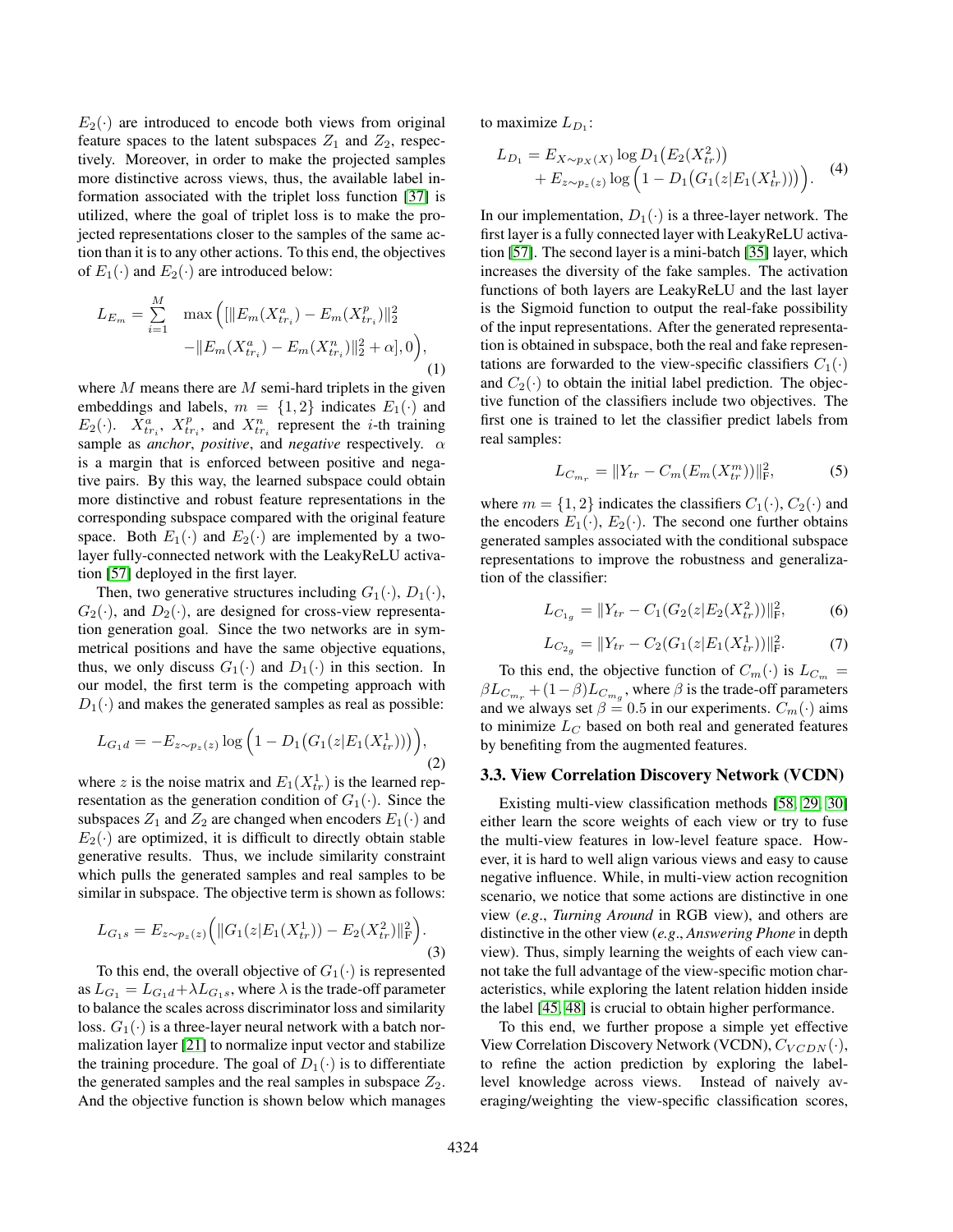VCDN explores the initial scores and discovers the latent correlations across different views. To this end, the final prediction is based on both the view-specific prediction and the learned across-view label-correlation knowledge.

The framework of  $C_{VCDN}(\cdot)$  is shown in Figure [2.](#page-1-0) After the initial classification results are achieved by  $y_i^1 =$  $C_1(E_1(x_{tr_i}^1))$  and  $y_i^2 = C_2(E_2(x_{tr_i}^2))$ , where  $y_{tr_i}^1 \in \mathbb{R}^{d_l}$ and  $y_{tr_i}^2 \in \mathbb{R}^{d_l}$  are the initial predictions of the corresponding *i*-th sample from the two views,  $x_{tr_i}^1$  and  $x_{tr_i}^2$ . We make a transformation from the two view predictions,  $y_{tr_i}^1$  and  $y_{tr_i}^2$ , to obtain an cross-view label-level adjacency matrix  $\mathbf{c}_i$  by multiplying  $y_{tr_i}^2$  and the transpose of  $y_{tr_i}^1$  as  $\mathbf{c}_i = y_{tr_i}^2 \cdot y_{tr_i}^{1\top}$ , where  $\mathbf{c}_i \in \mathbb{R}^{d_l \times d_l}$  is the adjacency matrix. By this way, the elements in  $c_i$  are the multiplication of the pair-wise predicted scores. Then, the obtained  $\mathbf{c}_i$  is reshaped to a  $d_i^2$ -dimensional vector and forwarded to  $C_{VCDN}(\cdot)$  to predict the final prediction. To this end,  $C_{VCDN}(\cdot)$  could reveal the latent correlation between the two views and help the model improve the learning performance. Since both label vectors are achieved from real samples, thus, the objective function can be written as:

$$
L_{C_{VCDN}^{rr}} = \sum_{i=1}^{n_{tr}} ||y_i - C_{VCDN}(y_{tr_i}^2 \cdot y_{tr_i}^{1\top})||_2^2, \qquad (8)
$$

where  $y_i \in \mathbb{R}^{d_l}$  is the ground-truth label vector of *i*-th sample, and *rr* means *real-real* setting. Moreover, since  $G_1(\cdot)$  and  $G_2(\cdot)$  also contain effective cross-view structure information, thus, we also want this knowledge to be transferred to  $C_{VCDN}(\cdot)$ . To this end, we assign the predicted label vector of the fake representations  $y_{fi}^1 =$  $C_1(G_2(z|E_2(X_{tr_i}^2))),$  and  $y_{fi}^2 = C_2(G_1(z|E_1(X_{tr_i}^1)))$  be utilized in the VCDN training procedure, where  $y_{fi}^1 \in \mathbb{R}^{d_l}$ , and  $y_{fi}^2 \in \mathbb{R}^{d_l}$ . We deploy both *real-fake* and *fake-real* combinations to design the objective functions:

$$
L_{C_{VCDN}^{rf}} = \sum_{i=1}^{n_{tr}} ||y_i - C_{VCDN}(y_{f_i}^2 \cdot y_{tr_i}^{1\top})||_2^2, \qquad (9)
$$

$$
L_{C_{VCDN}^{fr}} = \sum_{i=1}^{n_{tr}} ||y_i - C_{VCDN}(y_{tr_i}^2 \cdot y_{f_i}^{1\top})||_2^2.
$$
 (10)

Then, we obtain the final objective of  $C_{VCDN}(\cdot)$ :

$$
L_{C_{VCDN}} = \gamma L_{C_{VCDN}^{rr}} + \frac{1-\gamma}{2} (L_{C_{VCDN}^{rf}} + L_{C_{VCDN}^{fr}}),
$$
\n(11)

where  $\gamma$  is a trade-off parameter which balances the weights between real and fake label instances for training the classifiers.  $C_{VCDN}(\cdot)$  is a two-layer fully connected network with Leak-ReLU activation in the first layer.

Our model is an end-to-end model and all networks are trained simultaneously. It can also be easily deployed to a wide range of applications. There are two major differences compared with other methods: first, a generative mechanism is utilized to synthesize view information from the other view, which fully explores the latent connection across the views; second, a View Correlation Discovery Network (VCDN) is proposed to fully explore the crossview label correlations and improve the learning performance. This strategy is effective due to the high correlation of actions across different views.

#### 4. Experiments

## 4.1. Multi-View Action Datasets

Berkeley Multimodal Human Action Database (MHAD) [\[32\]](#page-8-7) is a comprehensive multimodal human action dataset. It contains RGB, depth, skeleton, acceleration, and audio views. MHAD contains 11 actions performed by 12 subjects for 5 repetitions of each action, yielding 660 action sequences in total.

UWA3D Multiview Activity (UWA) [\[34\]](#page-9-3) is a multi-view dataset collected by Kinect sensors. There are 10 subjects performed 30 human activities in a continuous manner without breaks or pauses. The dataset is challenging because of varying viewpoints, self-occlusion and high similarity among activities.

Depth-included Human Action dataset (DHA) [\[26\]](#page-8-6) is an RGB-D multi-model dataset which contains 23 categories performed by 21 subjects, and there are 483 video clips in total for training and test. Each actions has RGB images, human masks and depth data.

In our experiments, we utilize roughly half of the available samples for training and another half for test. Specifically, there are 254 samples for training and 253 for test in UWA dataset. 244 samples for training and 283 for test in MHAD dataset. 240 samples for training and the rest 243 for test in DHA dataset. In the training procedure, both RGB and depth features are utilized. In the test procedure, there are three settings including single-view (RGB or depth) and multi-view (RGB-D) scenarios.

#### 4.2. Multi-view Recognition Baselines

We test our approach in multi-view (RGB-D) scenarios. In each setting, we also deploy the state-of-the-art methods to demonstrate the effectiveness of our model. Comparison baselines are briefly introduced below. Least Square Regression (LSR) is a straightforward linear regression model. The multi-view features are concatenated together and LSR learns a linear mapping between the feature and label spaces. Support Vector Machine (SVM) [\[36\]](#page-9-30) is a classical and robust classifier which constructs one hyperplane or multiple hyperplanes in high-dimensional space to achieve classification, regression, or other tasks. We utilize the implementation from [\[7\]](#page-8-27) for our baseline. Action Vector of Local Aggregated Descriptor (VLAD) [\[14\]](#page-8-28) is an effective action representation that aggregates local convolutional features and the video spatio-temporal content by an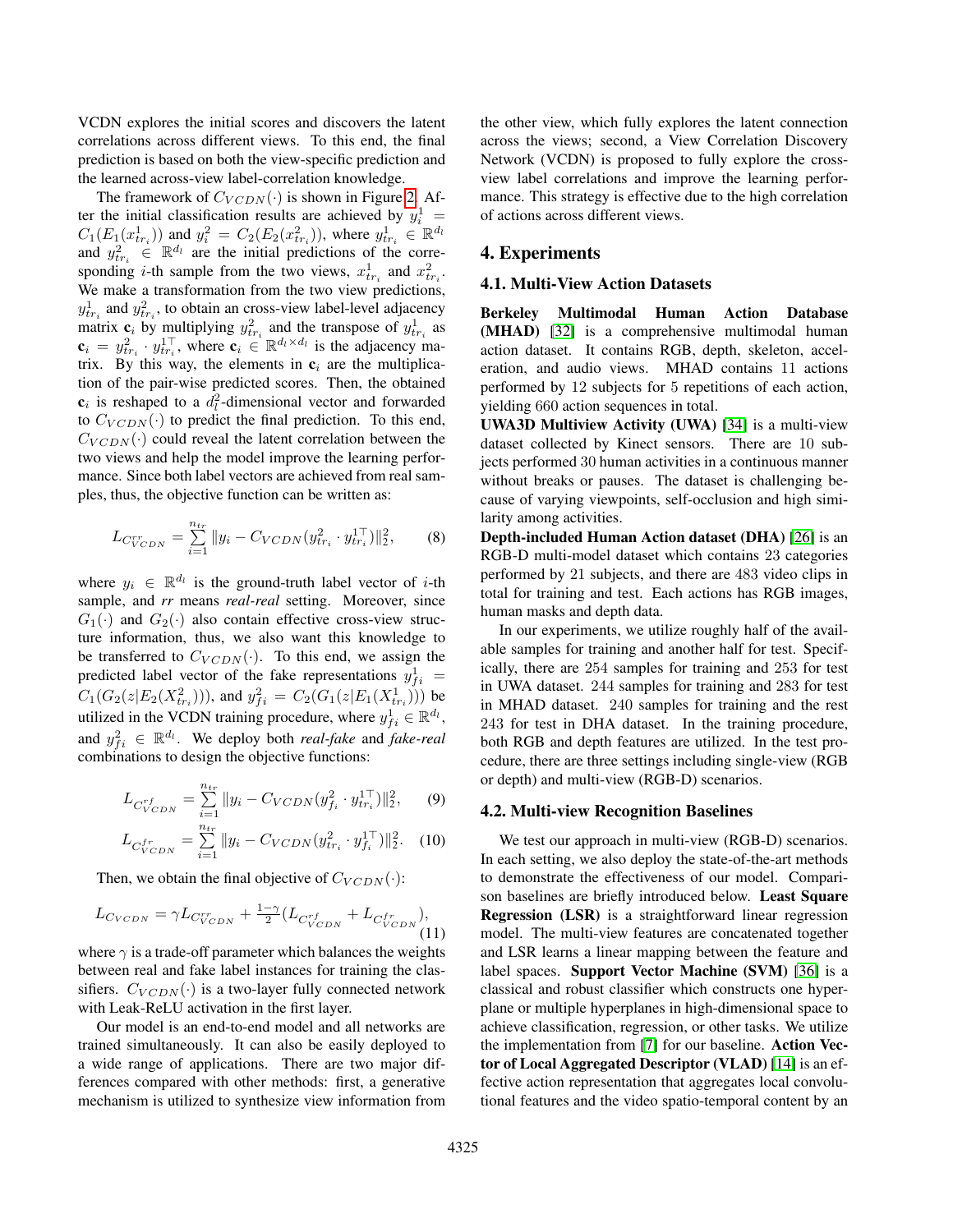extension of Net-VLAD layer. It integrates two-stream networks and is trainable in an end-to-end framework. Temporal Segment Networks (TSN) [\[51\]](#page-9-31) proposes a strategy that combines a sparse temporal sampling with video-level supervision. In this way, the entire video was learned effectively while it still achieves accurate and stable performance. Weighted Depth Motion Maps (WDMM) [\[1\]](#page-8-8) aims to recognize human gestures from depth views, which is based on linear aggregation of spatio-temporal information. It proposed a video summarization procedure for hierarchical representation, which results in increasing intra-class similarity and also effectively reduces the interclass similarities. Auto-Weight Multiple Graph Learning (AMGL) [\[30\]](#page-8-0) is a multi-view classification methods. It learns the optimal weight for each graph automatically without introducing any additive parameters, which is convex and easy to get the global optimal result in a semisupervised learning scenario. Multi-view Learning with Adaptive Neighbours (MLAN) [\[29\]](#page-8-1) designes an adaptive graph-based method which performs semi-supervised and local structure learning simultaneously. It learns the ideal weight for each view without any parameter tuning. Partial-modal Generative Adversarial Networks (PM-GANs) [\[49\]](#page-9-15) learns a full-modal representation based on partial modalities and implements feature-level fusion for infrared action classification tasks.

## 4.3. Implementation

We deploy the TSN [\[51\]](#page-9-31) structure to extract RGB features. Each video is divided into 5 segments. A snippet is randomly chosen from each segment. The ResNet-101 [\[16\]](#page-8-29) with weights pre-trained on ImageNet produces class scores for each snippet. After the training procedure, we sample 3 snippets from each video instead of 25 which is utilized in TSN since we did not observe significant improvements (less than 0.5%) between these two configurations. We obtain the final features by concatenating the output of the last layer. To this end, each video is represented in a 6144 dimensional feature vector. We utilize WDMM [\[1\]](#page-8-8) to extract depth feature. WDMM samples each video in three three projection views. After that, HOG and LBP are used to extract the features associated with VLAD and PCA for feature dimension reduction. We follow a similar scheme to WDMM [\[1\]](#page-8-8) and obtain 110-dimensional feature vectors. As shown in Figure [2,](#page-1-0) the label vector concatenated with random noise is set as input to  $G_1(\cdot)$  and  $G_2(\cdot)$ . We set the batch size to 64. The Adam optimizer [\[24\]](#page-8-30) is used for optimization and the learning rates are set to 0.00002, 0.0001, and 0.0002 for  $C_m(\cdot)$ ,  $D_{1/2}(\cdot)$ , and  $G_{1/2}(\cdot)$  respectively.  $\lambda$ limits the feature similarity scales which is set to 0.1. In the training procedure,  $D_{1/2}(\cdot)$  and  $G_{1/2}(\cdot)$  are pre-trained to obtain stable initialization, while  $G_{1/2}(\cdot)$  is optimized by minimizing  $L_{G_{1/2}s}$  without including  $L_{G_{1/2}d}$  at first, and

| Method              | RGB   | $R \rightarrow D$ | Depth | $D\rightarrow R$ | $R+D$ |
|---------------------|-------|-------------------|-------|------------------|-------|
| <b>LSR</b>          | 67.59 | 69.17             | 45.45 | 37.73            | 68.77 |
| <b>SVM</b> [36]     | 69.44 | 68.53             | 34.92 | 34.33            | 72.72 |
| <b>VLAD</b> [14]    | 71.54 |                   |       |                  |       |
| <b>TSN [51]</b>     | 71.01 |                   |       |                  |       |
| WDMM [1]            |       |                   | 46.58 |                  |       |
| <b>AMGL</b> [30]    | 69.17 | 71.54             | 39.92 | 35.96            | 68.53 |
| <b>MLAN</b> [29]    | 67.19 | 67.19             | 33.28 | 33.61            | 66.64 |
| <b>PM-GANs</b> [49] |       | 71.36             |       | 49.01            |       |
| Ours                |       | 73.53             |       | 50.35            | 76.28 |

<span id="page-5-0"></span>Table 1. Action recognition performance on UWA dataset [\[34\]](#page-9-3)

| Method              | RGB   | $R \rightarrow D$ | Depth | $D\rightarrow R$ | $R+D$ |
|---------------------|-------|-------------------|-------|------------------|-------|
| LSR.                | 96.46 | 97.17             | 47.63 | 42.51            | 97.17 |
| <b>SVM [36]</b>     | 96.09 | 96.80             | 45.39 | 45.13            | 96.80 |
| <b>VLAD</b> [14]    | 97.17 |                   |       |                  |       |
| <b>TSN [51]</b>     | 97.31 |                   |       |                  |       |
| WDMM [1]            |       |                   | 66.41 |                  |       |
| <b>AMGL [30]</b>    | 96.46 | 97.11             | 30.03 | 29.96            | 94.70 |
| <b>MLAN</b> [29]    | 96.05 | 96.10             | 41.48 | 41.25            | 96.46 |
| <b>PM-GANs</b> [49] |       | 96.76             |       | 66.84            |       |
| Ours                |       | 98.23             |       | 68.32            | 98.94 |

<span id="page-5-1"></span>Table 2. Action recognition performance on MHAD dataset [\[32\]](#page-8-7)

| Method              | RGB   | $R \rightarrow D$ | Depth | $D\rightarrow R$ | $R+D$ |
|---------------------|-------|-------------------|-------|------------------|-------|
| <b>LSR</b>          | 65.02 | 65.43             | 82.30 | 48.56            | 77.36 |
| <b>SVM [36]</b>     | 66.11 | 70.24             | 78.92 | 78.18            | 83.47 |
| <b>VLAD</b> [14]    | 67.13 |                   |       |                  |       |
| <b>TSN [51]</b>     | 67.85 |                   |       |                  |       |
| WDMM [1]            |       |                   | 81.05 |                  |       |
| <b>AMGL [30]</b>    | 64.61 | 59.05             | 72.84 | 67.33            | 74.89 |
| <b>MLAN</b> [29]    | 67.91 | 67.91             | 72.96 | 72.83            | 76.13 |
| <b>PM-GANs</b> [49] |       | 68.72             |       | 76.02            |       |
| Ours                |       | 69.72             |       | 83.48            | 88.72 |

<span id="page-5-2"></span>Table 3. Action recognition performance on DHA dataset [\[26\]](#page-8-6)

after 50 epochs, we switch  $L_{G_{1/2}}$  back and train  $D_{1/2}(\cdot)$ simultaneously with the other networks. The model is implemented using TensorFlow with GPU acceleration.

Since VLAD and TSN are specifically designed for action recognition in RGB view (single view), thus, we follow the same protocol to pre-process the action data and run the code provided by the authors and report the highest performance. The same strategy is also used to evaluate WDMM in depth view. For general classification algorithms, we utilize the RGB features extracted from TSN, and depth features from WDMM since these methods are new and achieve high performance in RGB and depth representation learning respectively. To evaluate the SVM and LSR performance in multi-view scenario, we concatenate both RGB and depth features after normalization and achieve a single feature vector for classification. Since AMGL and MLAN are designed for multi-view learning, thus, we input RGB and depth features separately and evaluate the performance. PM-GANs utilizes one view to complement another view for classification in the test stage, and we follow the same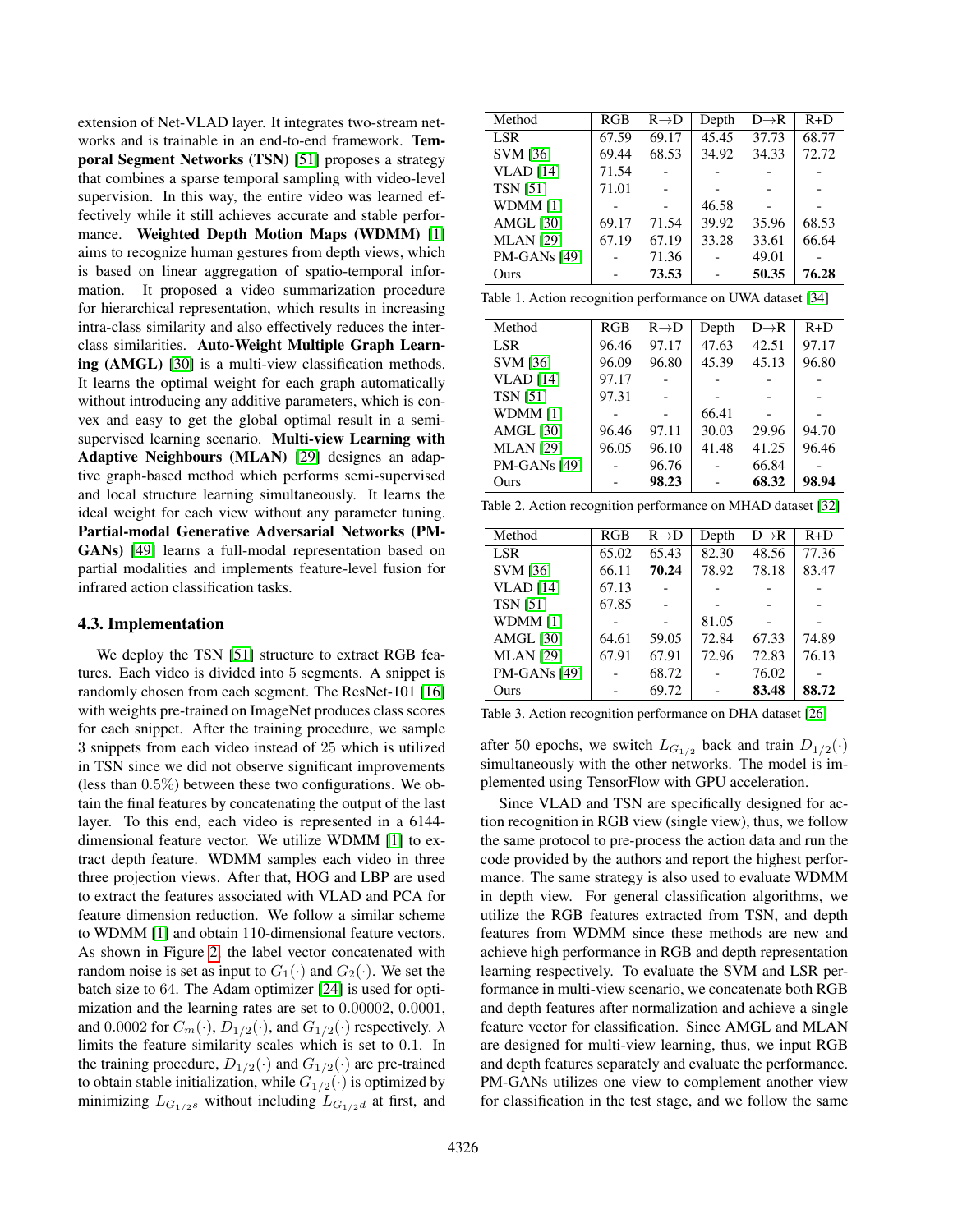| Setting          | UWA   | <b>MHAD</b> | <b>DHA</b> |
|------------------|-------|-------------|------------|
| $RGB-C_1$        | 69.18 | 96.42       | 68.15      |
| Depth- $C_2$     | 45.28 | 63.05       | 79.79      |
| RGBD-Fea-En-Con  | 68.78 | 96.82       | 70.85      |
| RGBD-Fea-Ori-Con | 69.22 | 97.32       | 70.83      |
| RGBD-Lab-Con     | 70.38 | 96.28       | 80.95      |
| RGBD-Lab-Ave     | 71.84 | 97.56       | 83.28      |
| RGBD-Lab-Wei     | 71.15 | 97.17       | 83.95      |
| RGBD-VCDN (Ours) | 74.07 | 98.06       | 84.32      |

<span id="page-6-0"></span>Table 4. Recognition performance of our model and the modified fusion strategies in both low-level feature space and high-level label space. It demonstrates the effectiveness of the VCDN framework which considerably improves the performance. (Please note that the performance is lower than our complete model since we removed the generative module for a fair comparison.)

| Dataset     | 1-layer | 2-layer | 3-layer | 4-layer | <b>VCDN</b> |
|-------------|---------|---------|---------|---------|-------------|
| <b>UWA</b>  | 74.31   | 74.70   | 73.52   | 75.10   | 76.28       |
| <b>MHAD</b> | 97.83   | 97.88   | 96.47   | 95.76   | 98.94       |
| <b>DHA</b>  | 86.01   | 87.24   | 85.19   | 82.72   | 88.72       |

<span id="page-6-1"></span>Table 5. Classification performance of our VCDN model compared with the multi-layer neural networks.

setting and evaluation in our experiments.

#### 4.4. Performance Analysis

The experimental results are shown in Table [1,](#page-5-0) Table [2,](#page-5-1) and Table [3,](#page-5-2) where *RGB*, *Depth*, and *R+D* indicate the classification accuracy of single RGB view, single depth view, and RGB-D views respectively. Since our model conditionally generates another view based on the available view, thus we show  $R\rightarrow D$  and  $D\rightarrow R$  which indicate these settings  $(e.g., R \rightarrow D$  means the depth view is conditionally generated by RGB view).To prove the effectiveness of the generated view, we deploy the pseudo feature which is the average feature from the training samples as the "generated" view of and forward to SVM, AMGL, and MLAN baselines. The results are also shown in the same column of the tables.

From the results, we observe that in the single-view scenario, our model achieves the highest performance. In  $D\rightarrow R$  scenario, our generative strategy gains averagely 3% improvements in all baseline datasets. For other pseudo feature baselines, only parts of the results have slight improvements (*e.g*., 0.5%) while others are even lower than the single-view scenario. Therefore, the consistent pseudo feature cannot provide any extra distinctive information for improving classification performance, and concatenating the available and generated features directly (with/without normalization) could even hurt the data structure and diminish final recognition performance. These results demonstrate the effectiveness of the generative strategy of our model.

For the multi-view recognition scenario, which means both the RGB and depth views are available, the generative strategy further augments the feature distribution which



<span id="page-6-2"></span>Figure 3. Recognition performance as the training epoch increases in UWA3D dataset [\[34\]](#page-9-3). The shadow lines indicate the exact performances per iteration. It shows that our VCDN framework achieves the highest performance after tens of iterations and keeps stable eventually. It demonstrates the robustness and stability of VCDN in this multi-view scenario.

helps both view-specific classifier and the VCDN framework. The results shown in column *R+D* illustrate that our model further improves the accuracy which is considerably higher than any single view scenario.

#### 4.5. Ablation Study

To prove the effectiveness of VCDN, we utilize several feature/label fusion strategies to achieve multi-view classification. In addition, to avoid the influence of the augmented samples from the generative components, we first evaluate our model without including any generated samples. The result is shown in Table [4.](#page-6-0) The first two lines show the single-view baseline performance from the view-specific classifier  $C_1(\cdot)$  and  $C_2(\cdot)$ ; *RGBD-Fea-Ori-Con* indicates the performance when the straightforward feature concatenation approach is processed; *RGBD-Fea-En-Con* indicates the obtained features are concatenated together from  $E_1(\cdot)$ ,  $E_2(\cdot)$  and then goes through a network which has the same structure as  $C_{VCDN}(\cdot)$ ; while *RGBD-Lab-Con* denotes the concatenated labels from  $C_1(\cdot)$ ,  $C_2(\cdot)$  and also goes through the same structure classifier as  $C_{VCDN}(\cdot)$ ; meanwhile, *RGBD-Lab-Con* shows the performance when the obtained labels from  $C_1(\cdot)$  and  $C_2(\cdot)$  are averaged; in addition, *RGBD-Lab-Wei* shows the weighted sum of  $C_1(\cdot)$ and  $C_2(\cdot)$  where the weight is learned simultaneously in the training process; and the last line is our VCDN model. In this experiment, we show the performance of fusing view information in both low-level (*e.g*., *RGBD-Fea-En-Con* and *RGBD-Fea-Ori-Con*) and high-level (*e.g*., *RGBD-Lab-Con* and *RGBD-Lab-Con*). To further prove the effectiveness of VCDN, we concatenate the outputs and forward to a deeper network (*i.e*., 2,3,4-layer structures). The results (Table [5\)](#page-6-1) show 2-layer structure tends to be enough. However, it still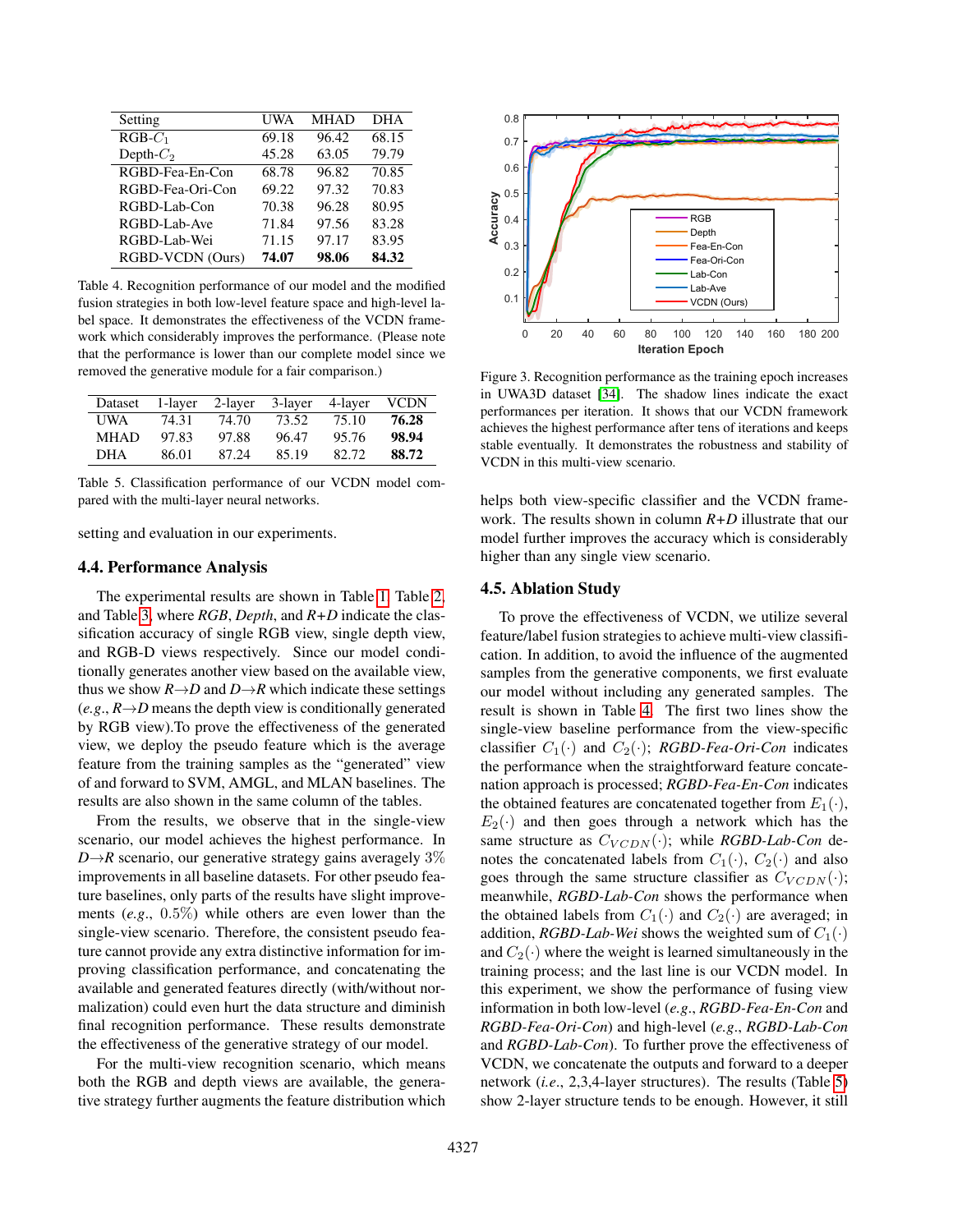

<span id="page-7-0"></span>Figure 4. Performance of our GMVAR approach with (solid lines) and without (dashed lines) the generative strategy in DHA dataset. Different colors indicate different settings. The shadow lines indicate the exact performances per iteration. It demonstrates that the generative model does learn the cross-view connection knowledge and further improves the recognition performance.

works worse than our VCDN. The result indicates that multiple views knowledge does provide extra distinctive features for action recognition; while high-level fusion performs better than low-level fusion due to the significant difference across views, and our VCDN achieves the best performance since it fully explores the label correlations.

Following the previous experimental setting, we further visualize the recognition performance as the training epoch increases, and the result is shown in Figure [3,](#page-6-2) where we observe that most fusion strategies cannot outperform the highest single-view classification performance. We assume that simply feature level fusion cannot provide clear distinctive clue for classifier, and it is too difficult to capture the correlation by itself; while label average approach achieves slight improvement which indicates the high-level fusion performs well in multi-view action scenario; meanwhile, our approach achieves the highest performance and keeps stable after around 100 epoch which further demonstrates the effectiveness of the VCDN model.

We evaluate our GMVAR with and without the generative strategy to prove its effectiveness in our model. Figure [4](#page-7-0) shows the recognition accuracy of GMVAR with and without the generative model in single-view (RGB and depth) and multi-view (RGB-D) settings on DHA dataset. From the results, we observe that the generative strategy indeed improves the performance of all settings considerably. Moreover, we changed the GAN module to a mapping module for further comparison. In this case, one modality is a mapping of the other, and the obtained performance (*i.e.*, UWA: 74.52%, MHAD: 98.23%, DHA: 88.07%) is lower than the model with the generative model. We assume GAN captures better feature distribution and diversifies the training space to achieve higher performance.



<span id="page-7-1"></span>Figure 5. t-SNE [\[27\]](#page-8-31) visualization results of the real and the generated test sample representations in  $Z_1$  and  $Z_2$  respectively. The solid circles and the cross marks indicate the real and generated representations, and different colors denote different action categories. We observe that real and generated representations which belong to the same category are close to each other. It illustrates that the generative model is capable to "recover" one view conditioned on the other view. And it further demonstrates the effectiveness of the generative strategy in this multi-view scenario.

Furthermore, we visualize the distribution of the real and generated representations of the test samples in  $Z_1$  and  $Z_2$ by t-SNE [\[27\]](#page-8-31) method respectively. The results are in Figure [5](#page-7-1) which illustrate that the real and generated representations which belong to the same action category are close to each other and vice-versa. It indicates that this generative approach effectively learns the across-view correlations in the subspace which can accurately generate similar representations to complement/augment the other view. And the view-specific classifiers associated with the proposed VCDN further utilizes the knowledge to improve the action recognition performance.

# 5. Conclusion

We proposed a novel Generative Multi-View Action Recognition (GMVAR) framework in this paper. A generative mechanism is designed to generate one view conditioned on the other view. By this way, the comprehensive cross-view motion structure knowledge can be revealed. Due to this generative strategy, our model works well in single-view and missing-view scenarios which are difficult for other multi-view approaches. Moreover, we proposed an effective View Correlation Discovery Network (VCDN) which further explores the cross-view correlation in highlevel label space and obtains more accurate classification results. Evaluation of three multi-view action datasets and extensive ablation studies show the effectiveness of both generative model and VCDN framework. All experimental results illustrate that our GMVAR is an effective, accurate, robust framework, and compatible with a wide range of multi-view action recognition tasks.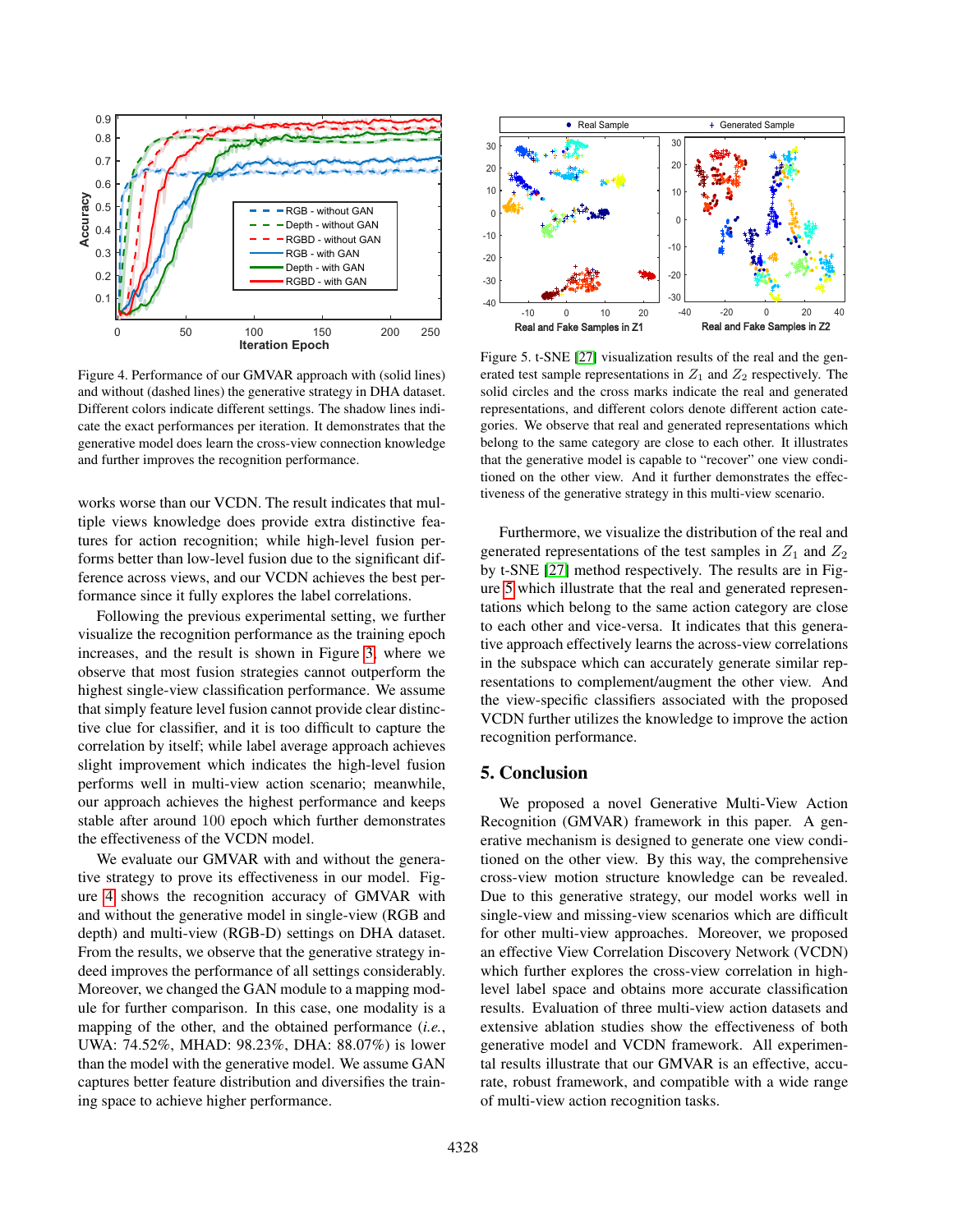# References

- <span id="page-8-8"></span>[1] Reza Azad, Maryam Asadi-Aghbolaghi, Shohreh Kasaei, and Sergio Escalera. Dynamic 3d hand gesture recognition by learning weighted depth motion maps. *IEEE TCSVT*, 2018.
- <span id="page-8-25"></span>[2] Yancheng Bai, Yongqiang Zhang, Mingli Ding, and Bernard Ghanem. Sod-mtgan: Small object detection via multi-task generative adversarial network. In *Proc. ECCV*, September 2018.
- <span id="page-8-9"></span>[3] Nan Bu, Masaru Okamoto, and Toshio Tsuji. A hybrid motion classification approach for emg-based human–robot interfaces using bayesian and neural networks. *IEEE Trans. on Robotics*, 25(3):502–511, 2009.
- <span id="page-8-3"></span>[4] Zhuowei Cai, Limin Wang, Xiaojiang Peng, and Yu Qiao. Multi-view super vector for action recognition. In *Proc. IEEE CVPR*, pages 596–603, 2014.
- <span id="page-8-17"></span>[5] Alexandros Chaaraoui, Jose Padilla-Lopez, and Francisco Flórez-Revuelta. Fusion of skeletal and silhouette-based features for human action recognition with rgb-d devices. In *Proc. IEEE CVPR workshop*, pages 91–97, 2013.
- <span id="page-8-14"></span>[6] Alexandros Andre Chaaraoui, José Ramón Padilla-López, Pau Climent-Pérez, and Francisco Flórez-Revuelta. Evolutionary joint selection to improve human action recognition with rgb-d devices. *Expert systems with applications*, 41(3):786–794, 2014.
- <span id="page-8-27"></span>[7] Chih-Chung Chang and Chih-Jen Lin. Libsvm: a library for support vector machines. *ACM TIST*, 2(3):27, 2011.
- <span id="page-8-21"></span>[8] Tong Che, Yanran Li, Athul Paul Jacob, Yoshua Bengio, and Wenjie Li. Mode regularized generative adversarial networks. *arXiv:1612.02136*, 2016.
- <span id="page-8-11"></span>[9] Chen Chen, Roozbeh Jafari, and Nasser Kehtarnavaz. Utdmhad: A multimodal dataset for human action recognition utilizing a depth camera and a wearable inertial sensor. In *Proc. ICIP*, pages 168–172, 2015.
- <span id="page-8-2"></span>[10] Zhongwei Cheng, Lei Qin, Yituo Ye, Qingming Huang, and Qi Tian. Human daily action analysis with multi-view and color-depth data. In *Proc. ECCV*, pages 52–61. Springer, 2012.
- <span id="page-8-10"></span>[11] Fernando De la Torre, Jessica Hodgins, Adam Bargteil, and others. Guide to the carnegie mellon university multimodal activity (CMU-MMAC) database. *Robotics Institute*, page 135, 2008.
- <span id="page-8-24"></span>[12] Zhengming Ding, Ming Shao, and Yun Fu. Generative zeroshot learning via low-rank embedded semantic dictionary. *IEEE TPAMI*, 2018.
- <span id="page-8-19"></span>[13] Guillermo Garcia-Hernando, Shanxin Yuan, Seungryul Baek, and Tae-Kyun Kim. First-person hand action benchmark with rgb-d videos and 3d hand pose annotations. In *Proc. IEEE CVPR*, pages 409–419, 2018.
- <span id="page-8-28"></span>[14] Rohit Girdhar, Deva Ramanan, Abhinav Gupta, Josef Sivic, and Bryan Russell. Actionvlad: Learning spatio-temporal aggregation for action classification. In *Proc. IEEE CVPR*, volume 2, page 3, 2017.
- <span id="page-8-20"></span>[15] Ian Goodfellow, Jean Pouget-Abadie, Mehdi Mirza, Bing Xu, David Warde-Farley, Sherjil Ozair, Aaron Courville, and Yoshua Bengio. Generative adversarial nets. In *Proc. NIPS*, pages 2672–2680. 2014.
- <span id="page-8-29"></span>[16] Kaiming He, Xiangyu Zhang, Shaoqing Ren, and Jian Sun. Deep residual learning for image recognition. In *Proc. IEEE CVPR*, pages 770–778, 2016.
- <span id="page-8-18"></span>[17] Judy Hoffman, Saurabh Gupta, and Trevor Darrell. Learning with side information through modality hallucination. In *Proc. CVPR*, pages 826–834, 2016.
- <span id="page-8-4"></span>[18] Michael B Holte, Thomas B Moeslund, Nikos Nikolaidis, and Ioannis Pitas. 3d human action recognition for multiview camera systems. In *Inte. Conf. on 3D Imaging, Modeling, Processing, Visualization and Transmission*, pages 342– 349, 2011.
- <span id="page-8-13"></span>[19] Radu Horaud, Miles Hansard, Georgios Evangelidis, and Clément Ménier. An overview of depth cameras and range scanners based on time-of-flight technologies. *Machine vision and applications*, 27(7):1005–1020, 2016.
- <span id="page-8-16"></span>[20] Jian-Fang Hu, Wei-Shi Zheng, Jianhuang Lai, and Jianguo Zhang. Jointly learning heterogeneous features for rgb-d activity recognition. In *Proc. IEEE CVPR*, pages 5344–5352, 2015.
- <span id="page-8-26"></span>[21] Sergey Ioffe and Christian Szegedy. Batch normalization: Accelerating deep network training by reducing internal covariate shift. In *ICML*, pages 448–456, 2015.
- <span id="page-8-5"></span>[22] Xiaofei Ji, Ce Wang, and Yibo Li. A view-invariant action recognition based on multi-view space hidden markov models. *International Journal of Humanoid Robotics*, 11(01):1450011, 2014.
- <span id="page-8-12"></span>[23] Leonid Keselman, John Iselin Woodfill, Anders Grunnet-Jepsen, and Achintya Bhowmik. Intel realsense stereoscopic depth cameras. In *Proc. IEEE CVPR workshop*, pages 1–10, 2017.
- <span id="page-8-30"></span>[24] Diederik Kingma and Jimmy Ba. Adam: A method for stochastic optimization. *arXiv:1412.6980*, 2014.
- <span id="page-8-15"></span>[25] Jinna Lei, Xiaofeng Ren, and Dieter Fox. Fine-grained kitchen activity recognition using rgb-d. In *Proc. ACM Conference on Ubiquitous Computing*, pages 208–211, 2012.
- <span id="page-8-6"></span>[26] Yan-Ching Lin, Min-Chun Hu, Wen-Huang Cheng, Yung-Huan Hsieh, and Hong-Ming Chen. Human action recognition and retrieval using sole depth information. In *Proc. ACM MM*, pages 1053–1056, 2012.
- <span id="page-8-31"></span>[27] Laurens van der Maaten and Geoffrey Hinton. Visualizing data using t-sne. *Journal of machine learning research*, 9(Nov):2579–2605, 2008.
- <span id="page-8-22"></span>[28] Mehdi Mirza and Simon Osindero. Conditional generative adversarial nets. *arXiv:1411.1784*, 2014.
- <span id="page-8-1"></span>[29] Feiping Nie, Guohao Cai, and Xuelong Li. Multi-view clustering and semi-supervised classification with adaptive neighbours. In *Proc. AAAI*, 2017.
- <span id="page-8-0"></span>[30] Feiping Nie, Jing Li, Xuelong Li, et al. Parameter-free autoweighted multiple graph learning: A framework for multiview clustering and semi-supervised classification. In *Proc. IJCAI*, pages 1881–1887, 2016.
- <span id="page-8-23"></span>[31] Augustus Odena, Christopher Olah, and Jonathon Shlens. Conditional image synthesis with auxiliary classifier gans. *arXiv:1610.09585*, 2016.
- <span id="page-8-7"></span>[32] Ferda Ofli, Rizwan Chaudhry, Gregorij Kurillo, René Vidal, and Ruzena Bajcsy. Berkeley mhad: A comprehensive multimodal human action database. In *Proc. IEEE WACV*, pages 53–60, 2013.